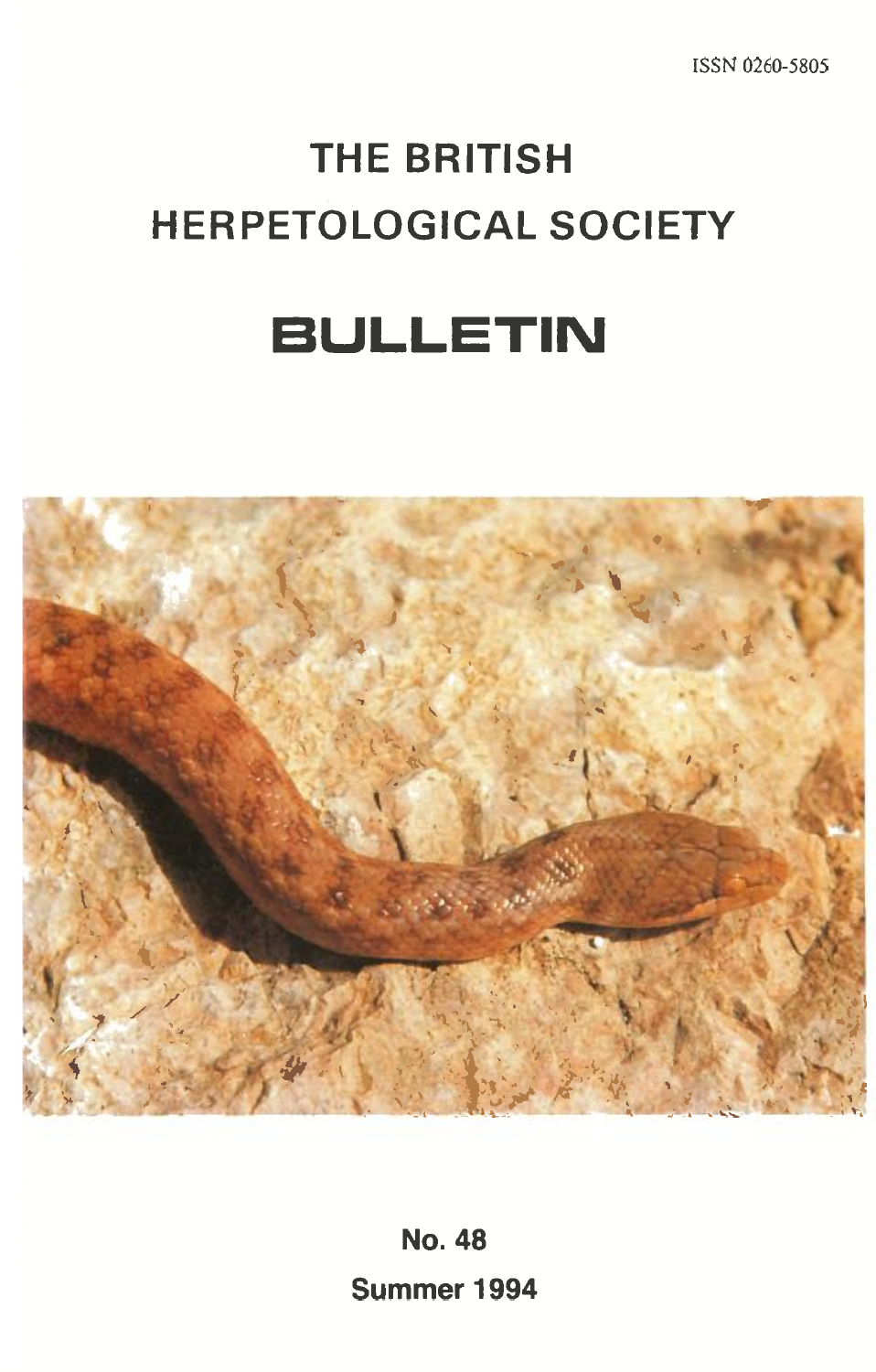### **REPTILES ON THE ISLAND OF SOCOTRA, REPUBLIC OF YEMEN**

#### **DAVE SHOWLER**

#### *125 Rupert Street, Norwich, Norfolk, NR2 2AX*

#### **INTRODUCTION**

**Socotra lies about 350km south of the coast of Yemen and 200km east of the Eastern Horn of Africa. It is the largest island (approx. 125km from east to west and 40km from north to south) in a small archipelago which includes a pair of very small islands known as 'The Brothers' to the south-west and the somewhat larger island of Abd-el Kuri, situated about midway between Socotra and the Somali mainland. The archipelago is under the administration of the recently formed Republic of Yemen.** 

**Little scientific work has been carried out on Socotra and the other islands owing to their isolation and in more recent times because it was a politically difficult area to visit. The first real scientific work was not undertaken until the late 19th century when a series of mostly British, Austrian and German expeditions visited the islands. The most noteworthy natural history publications stemming from these visits were Balfour's botanical monograph (1888) and Forbes' (Ed.) Natural History of Socotra and Abd-el** Kuri, **which includes George Boulenger's account of the reptiles. It was not really until after the second world war with further sporadic visits, that more knowledge of the fauna and flora of Socotra and the other islands was gained.** 

**In the spring of 1993, the Ornithological Society of the Middle East (OSME) mounted an expedition to survey the lesser known areas of former South Yemen and Socotra. The survey team visited Socotra for a period of eight days from 30th March to 6th April. The primary aims of this visit were to study the birds and in particular the four species endemic to the island, and to identify priority areas for conservation. During this short period I was able to make some observations of the Socotran reptile fauna.** 

#### **GEOGRAPHY & CLIMATE**

**Socotra consists most of limestone overlying older metamorphic and igneous rock. The limestone forms an undulating plateau between elevations of about 300 to 900m, intersected by numerous wadis. The centre of the island is dominated by the high granitic peaks of the Hajhir Mountains which rise to 1500m. The southern coastal strip is occupied by a low-lying, semi-desert/dune area, the Nogid Plain. Access around the island is difficult with only a few unmetalled tracks suitable for vehicles and the upland areas being reachable only on foot.** 

**Socotra has a cooler and more temperate climate compared with adjacent areas of Africa and Arabia although it is still generally hot and arid. It lies within the monsoon belt and violent south-westerly winds dominate the island from June to August. During December and January strong north and north-easterly winds occur. For the rest of the time it is usually hot and dry although the upland areas receive moisture in the form of nightly dew fall and there are a few permanently flowing streams. Climatic change and loss of vegetation cover over the past 2000 years has led to Socotra becoming increasingly arid and this may have serious implications for the native flora and fauna of the island in the long-term.**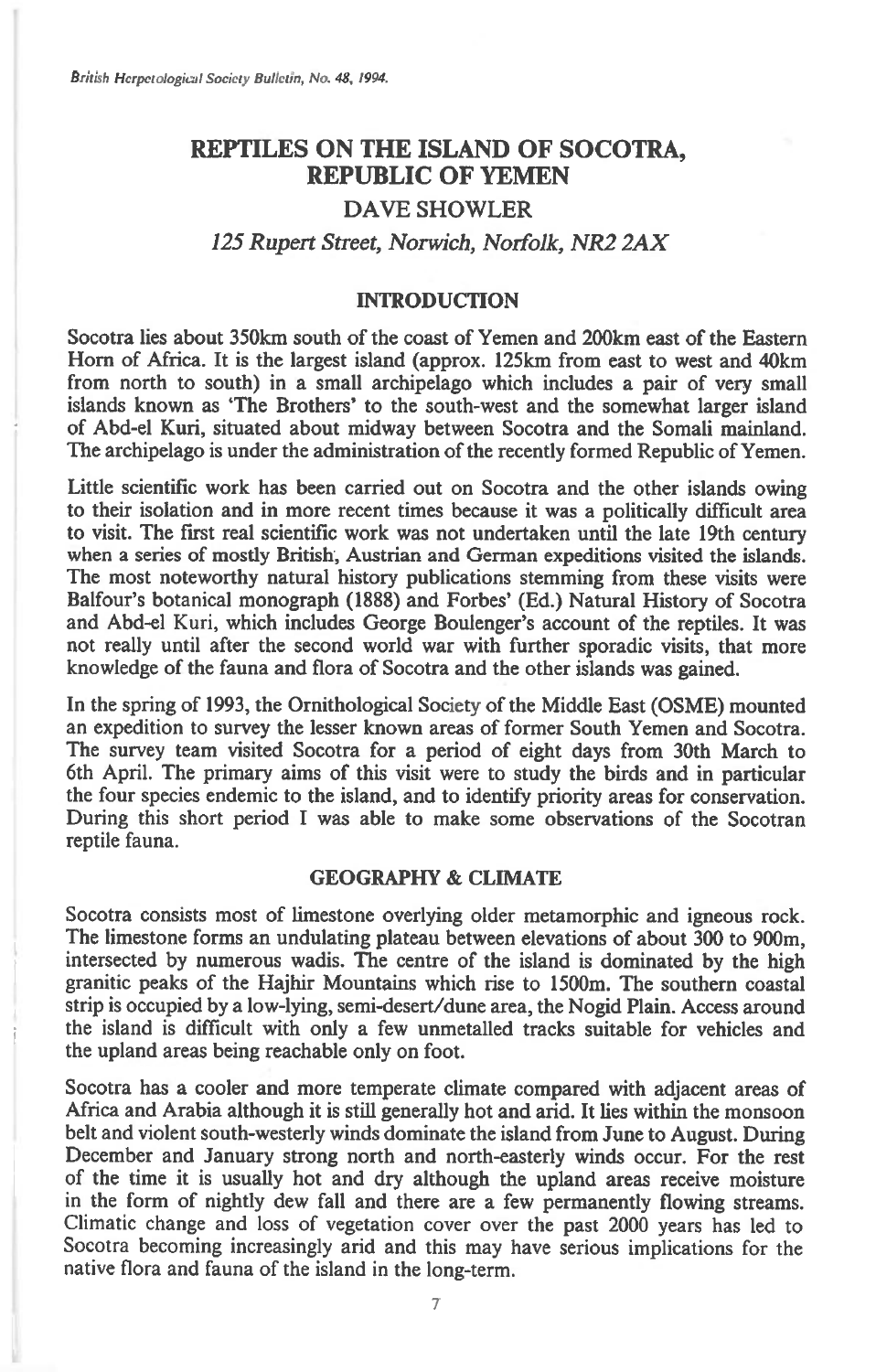

**Plate 1.** Adult *Pristurus socotranus* 



*Plate* 2. Juvenile *Pristurus socotranus*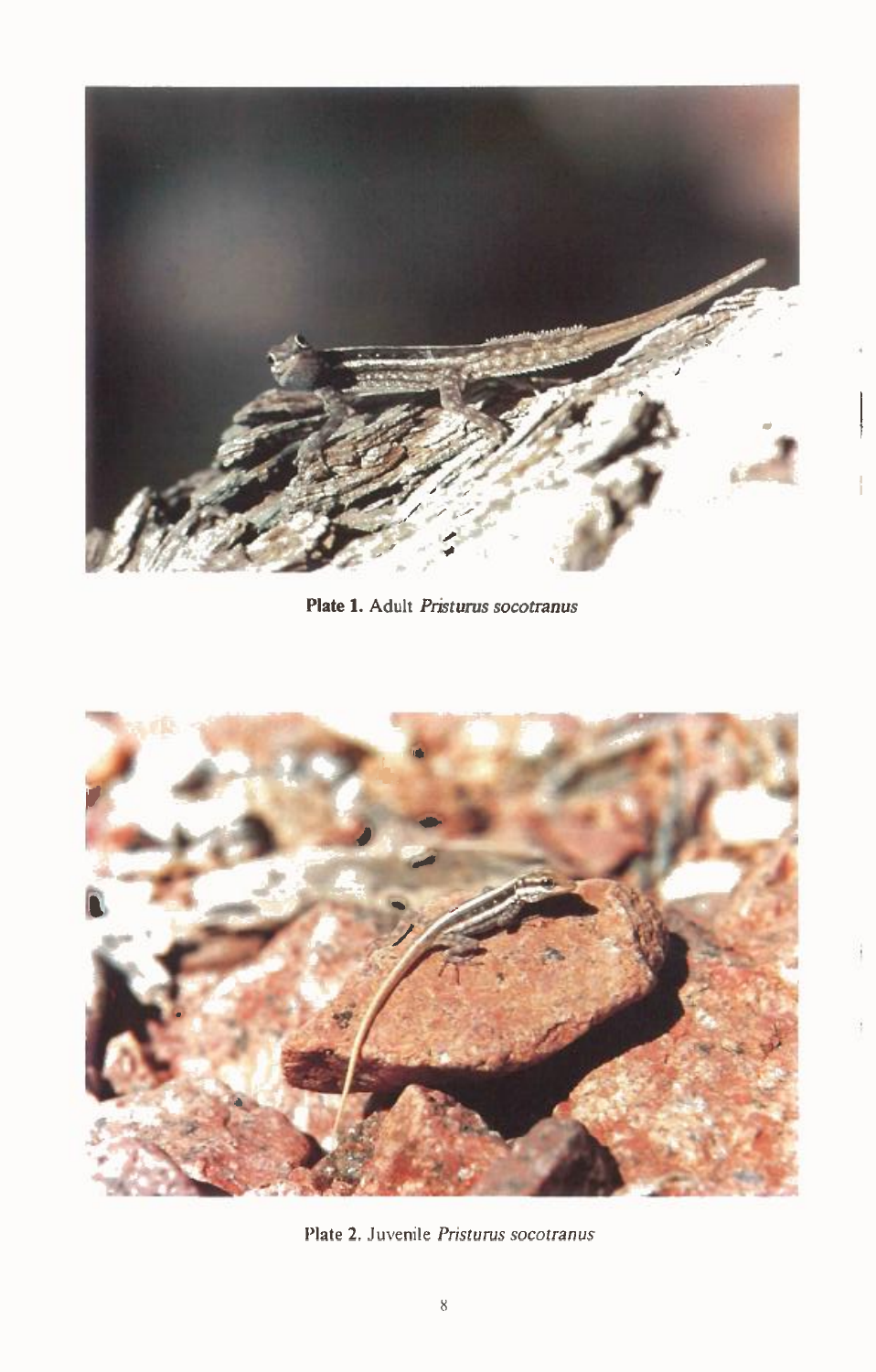

**Plate 3.** *Chameleo monachus* 



*Plate* **4. Adult** *Pristurus socotranus*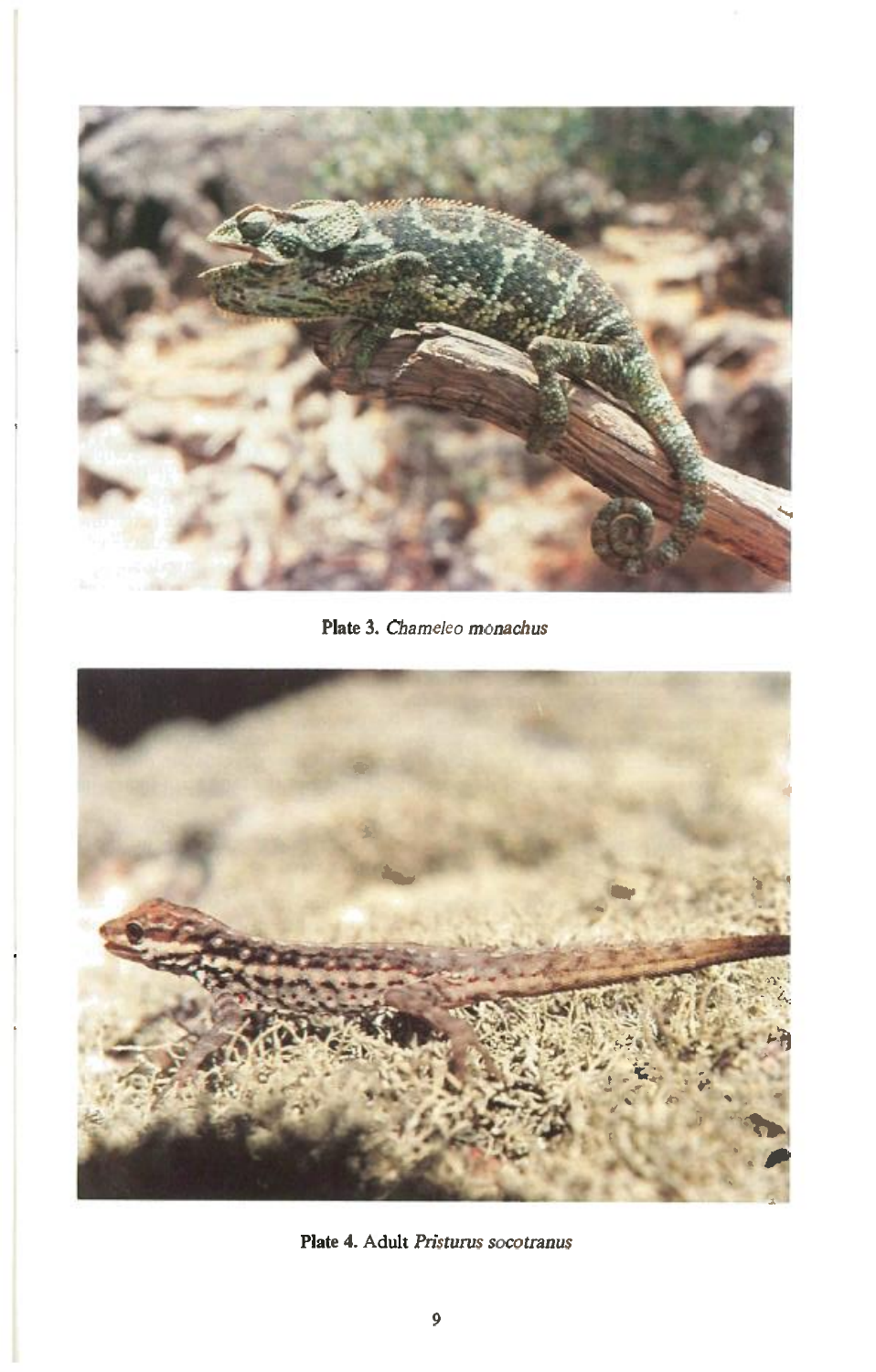#### **FLORA & FAUNA**

Socotra has been isolated from the Afro-Arabian continent for about 10 million years and during this time a unique flora and fauna has evolved. It is perhaps best known to naturalists for the high degree of endemism exhibited by the flora of the island. About 750 species of flowering plants and ferns have been recorded of which 250 or so are endemics. The island also supports a high proportion of endemic invertebrates and reptiles, some of which are now extinct. Mammals on Socotra with the exception of a few species of bat, appear to, have been introduced by man. Human settlement on Socotra dates back about 2000 years and it is through the influence of man, particularly the grazing impact of introduced livestock (including camels, cattle, goats and asses) and predators that over this relatively short period of time most habitat degradation and extinctions have occurred.

#### **REPTILES**

In the account of Ptolmy's 2nd century AD voyage in the Arabian Sea 'Periplus of the Erythrean Sea' it was noted that rivers flowed on Socotra and at this time there were no mammals but numerous crocodiles, many snakes and large lizards. There are now no rivers on Socotra, no crocodiles, only three species of snake (excluding the Leptotyphlopidae) and no large lizards. It is likely that the larger reptiles underwent a decline, as is mirrored by many insular populations, with the introduction of mammalian predators (such as the Civet Cat *Viverra civetta)* and indeed the larger species may have been hunted directly by humans. In 1899 Forbes observed natives from the nearby island of Abd-el Kuri trading lizards (amongst other things) for rice and this may have been a more widespread practice in earlier times. It is likely that sub-fossil remains of the larger extinct reptiles are waiting to be discovered, perhaps amongst sediment in caves some of which are still occupied by troglodytes.

Of the thirteen genera or so of reptiles surviving on Socotra today, virtually nothing is known about their ecology or the effects of a continual slow degradation of habitat linked to overgrazing, collection of dead wood for fuel and the long-term increasing aridity of the island.

During the OSME visit to Socotra ten species of terrestrial reptile, eight of which are endemics (indicated below with an asterix), were observed:

*\*Chameleo monachus* One seen in woodland at Wadi Ayhaft, one of the best vegetated areas on the island. It maybe that this species is restricted to lusher areas with good vegetation cover with at least some patches of soft substrate suitable for egg-laying. If this is the case it could be confined to a relatively few localities on the island and be particularly susceptible to any further loss of natural woodland. However the numerous small date palm plantations on the island might support this species and more field work is required to assess the status of *C. monachus.* (Plate 3).

*Hemidactylus homoeolepis —* Three observations from sea-level to 850m in a variety of habitats. One seen at dusk was remarkably well camouflaged against the bark of a dragon's blood tree *Dracaena cinnabari.* This gecko is also found in southern Yemen and Oman.

*Hemidactylus sp. —* Observed twice on house walls in Hadibu after dark. Resembled *H.flaviviridis* but a positive identification was not made.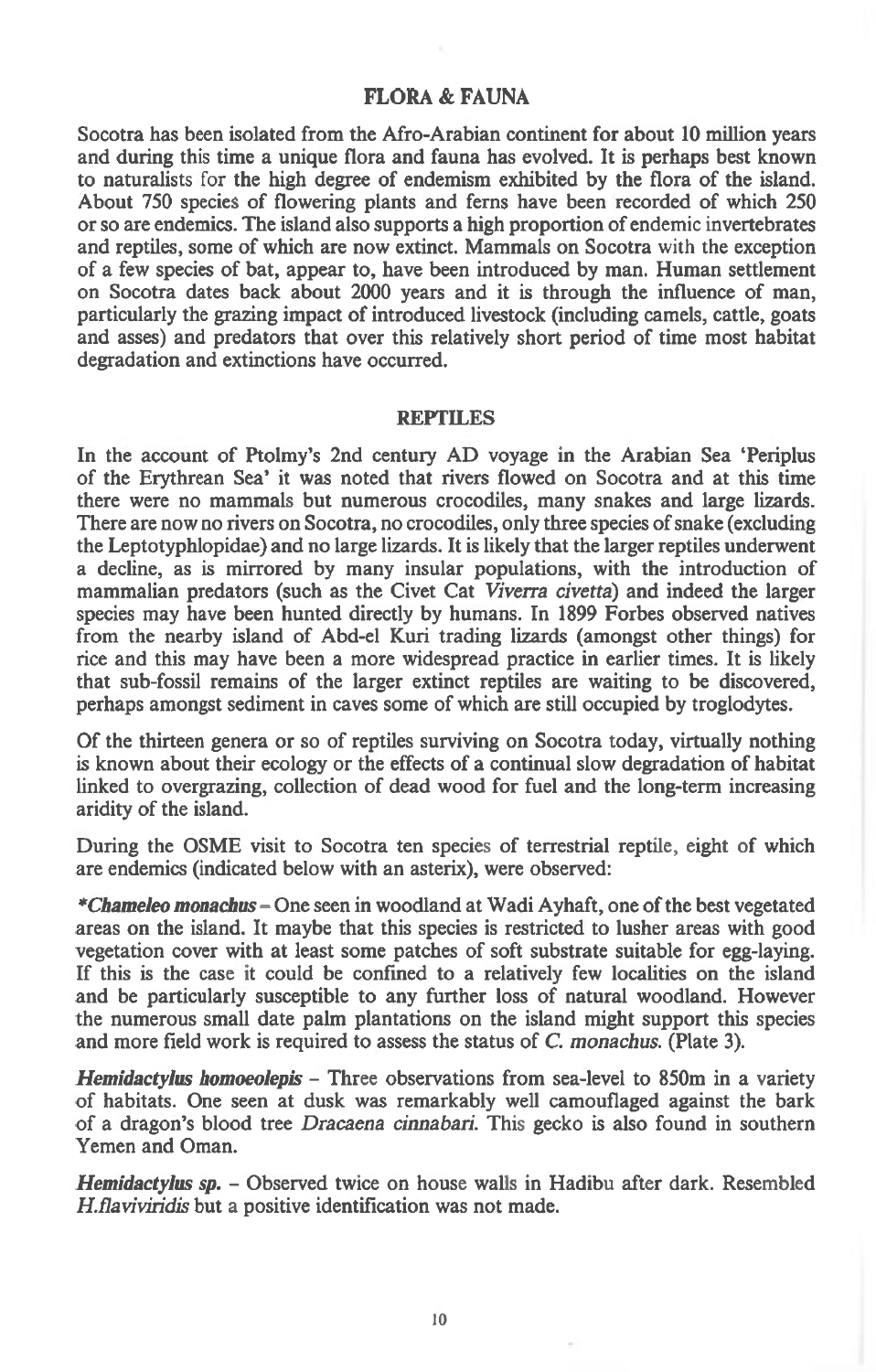*\*Phyliodactylus trachyridnus —* **One observation after dark at about 200m. Spotlighted on granitic boulder at edge of dry, gravel bottomed wadi with small date palms and xerophytic shrubs nearby. Very little is known about this endemic gecko.** 

*\*Pristurus insignis —* **Several individuals observed on rocks at two localities between 200 to 350m. It is also known to occur at higher altitudes and has generally been considered a highland species. This diurnal semaphore gecko is a large, long-legged, active foraging species. Two individuals were infested with trombiculid mite larvae, such mites are also frequently found on several mainland** *Pristurus.* **This is probably a reasonably common species in favoured localities.** 

*\*Pristurus socotranus —* **A widespread and abundant species of rocky areas, observed up to an altitude of 850m. Mostly diurnal although a single animal was observed to be active after dark. More of a passive (sit and wait) forager compared to** *P.insignis*  **and one individual was seen snapping up numerous small black ants. Several were noted to be hosting trombiculid mite larvae. (Plate 1, 2 & 4).** 

\*Mesalina balfouri – Observed at two localities, the first at just above sea-level on **a gently undulating sand and gravel substrate with some low xerophytic vegetation, the second in markedly different habitat at 460m on rocks in a rough, cattle grazed pasture. Adults superficially resemble** *Lacerta vivipera* **whilst juveniles have a pair of broad cream-yellow, dorso-lateral stripes along each flank.** 

*\* Coluber socotrae —* **One observed taking refuge under a boulder in a wadi bed with a few small pools of standing water and some scrub cover, at an altitude of 100m. The site just to the south of the Hadibu Plain is in the vicinity of the type locality. Other old records come from the lowlands of north and west Socotra and it is also known from Hakari islet, Semhah Island and The Brothers group.** 

*\*Ditypophis vivax —* **One observed at dusk at an altitude of 460m on the Hamadiroh Plateau. Despite being harmless (there are probably no poisonous snakes on Socotra) this small and inoffensive snake, and doubtless** *C. socotrae,* **is killed by natives as an old myth has led them to believe that snakes suckle their cattle and goats for milk and by doing so they poison the animals.** 

*Cheloniidae —* **Numerous green** *Chelonia mydas* **and several hawksbill** *Eretmochelys imbricata* **turtles were seen offshore. Their nesting status on the island is unknown.** 

#### **CONSERVATION**

**As part of the educational side of the OSME expedition, wildlife video recordings were made at various localities including Socotra. These are currently being edited and will be shown on Yemeni television to promote wildlife (including herpetofauna) and nature conservation in the region.** 

**As yet there are no protected areas on Socotra although brief surveys by OSM and more exhaustive field work by Dr. A. Miller (Royal Botanic Gardens, Edinburgh) and colleagues, have identified priority areas for conservation including Wadi Ayhaft, the Hamadiro Plateau and the Hajhir Mountains. The appropriate Yemeni authorities have been alerted to the conservation needs but international support for a longterm conservation programme is required.**